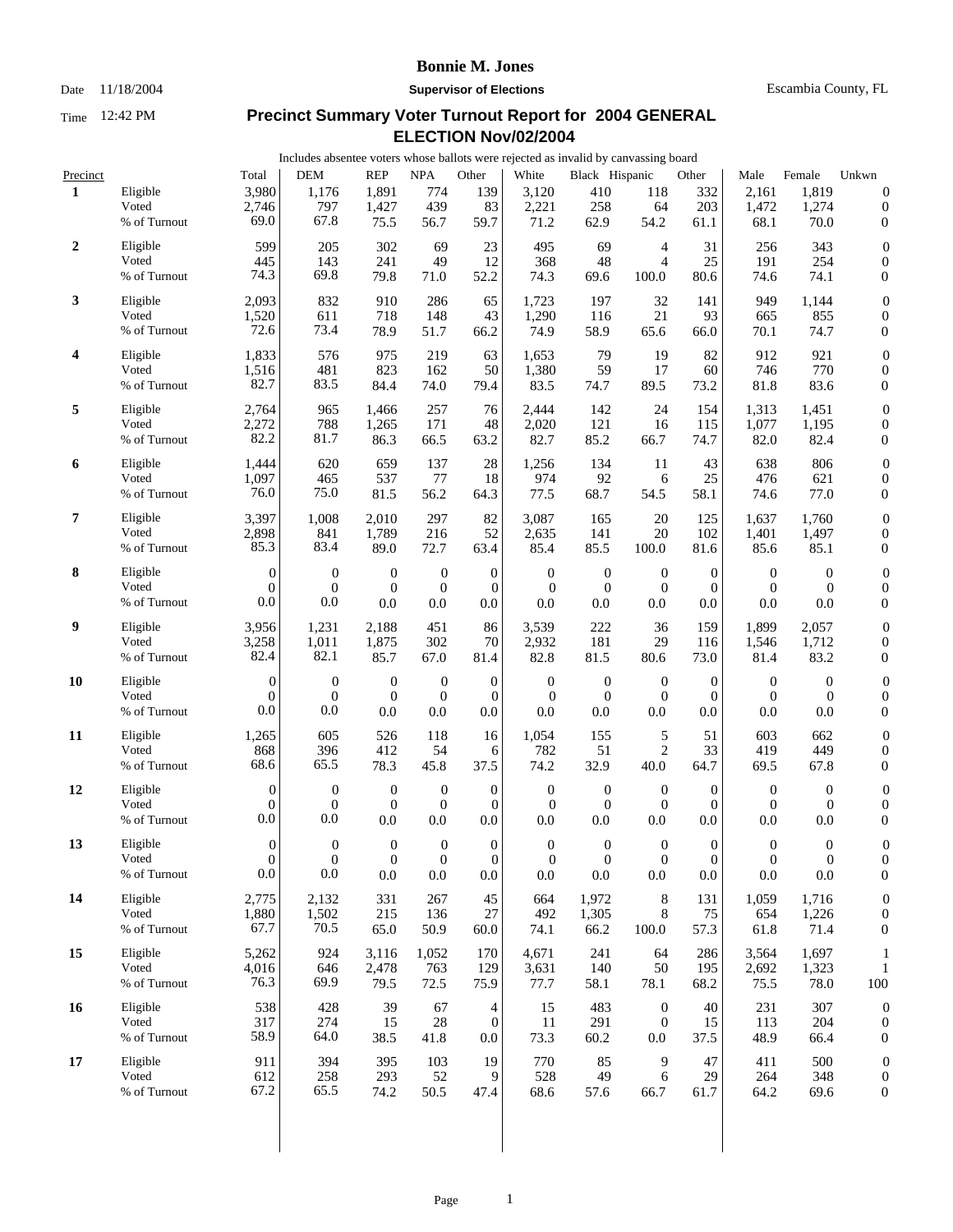Date 11/18/2004 **Supervisor of Elections** Escambia County, FL

| Includes absentee voters whose ballots were rejected as invalid by canvassing board |  |
|-------------------------------------------------------------------------------------|--|
|-------------------------------------------------------------------------------------|--|

| Precinct |              | Total            | <b>DEM</b>       | <b>REP</b>   | <b>NPA</b>       | Other            | White            | Black Hispanic   |                | Other            | Male             | Female           | Unkwn            |
|----------|--------------|------------------|------------------|--------------|------------------|------------------|------------------|------------------|----------------|------------------|------------------|------------------|------------------|
| 18       | Eligible     | 561              | 309              | 200          | 45               | 7                | 542              | 4                | $\overline{c}$ | 13               | 277              | 284              | $\boldsymbol{0}$ |
|          | Voted        | 409              | 228              | 153          | 23               | 5                | 398              | 3                | $\overline{2}$ | 6                | 193              | 216              | $\boldsymbol{0}$ |
|          | % of Turnout | 72.9             | 73.8             | 76.5         | 51.1             | 71.4             | 73.4             | 75.0             | 100.0          | 46.2             | 69.7             | 76.1             | $\boldsymbol{0}$ |
| 19       | Eligible     | 3,314            | 1,405            | 1,573        | 276              | 60               | 2,961            | 240              | 7              | 106              | 1,544            | 1.770            | $\boldsymbol{0}$ |
|          | Voted        | 2,590            | 1,054            | 1,352        | 155              | 29               | 2,349            | 154              | 4              | 83               | 1,182            | 1,408            | $\boldsymbol{0}$ |
|          | % of Turnout | 78.2             | 75.0             | 86.0         | 56.2             | 48.3             | 79.3             | 64.2             | 57.1           | 78.3             | 76.6             | 79.5             | $\boldsymbol{0}$ |
| 20       | Eligible     | $\boldsymbol{0}$ | $\boldsymbol{0}$ | $\mathbf{0}$ | $\mathbf{0}$     | $\boldsymbol{0}$ | $\boldsymbol{0}$ | $\boldsymbol{0}$ | $\mathbf{0}$   | $\boldsymbol{0}$ | $\boldsymbol{0}$ | $\mathbf{0}$     | $\boldsymbol{0}$ |
|          | Voted        | $\Omega$         | $\overline{0}$   | $\mathbf{0}$ | $\boldsymbol{0}$ | $\mathbf{0}$     | $\boldsymbol{0}$ | $\boldsymbol{0}$ | $\mathbf{0}$   | $\overline{0}$   | $\boldsymbol{0}$ | $\theta$         | $\boldsymbol{0}$ |
|          | % of Turnout | 0.0              | 0.0              | 0.0          | 0.0              | 0.0              | 0.0              | 0.0              | 0.0            | 0.0              | 0.0              | 0.0              | $\boldsymbol{0}$ |
| 21       | Eligible     | 1,755            | 751              | 777          | 176              | 51               | 1,590            | 94               | $8\phantom{1}$ | 63               | 817              | 938              | $\boldsymbol{0}$ |
|          | Voted        | 1,334            | 556              | 645          | 99               | 34               | 1,226            | 62               | 5              | 41               | 604              | 730              | $\boldsymbol{0}$ |
|          | % of Turnout | 76.0             | 74.0             | 83.0         | 56.3             | 66.7             | 77.1             | 66.0             | 62.5           | 65.1             | 73.9             | 77.8             | $\boldsymbol{0}$ |
| 22       | Eligible     | 1,272            | 908              | 213          | 143              | 8                | 564              | 665              | $\overline{4}$ | 39               | 515              | 757              | $\boldsymbol{0}$ |
|          | Voted        | 714              | 514              | 144          | 51               | 5                | 368              | 333              | $\mathbf{1}$   | 12               | 284              | 430              | $\boldsymbol{0}$ |
|          | % of Turnout | 56.1             | 56.6             | 67.6         | 35.7             | 62.5             | 65.2             | 50.1             | 25.0           | 30.8             | 55.1             | 56.8             | $\boldsymbol{0}$ |
| 23       | Eligible     | 780              | 400              | 289          | 75               | 16               | 746              | 15               | $\mathbf{0}$   | 19               | 363              | 417              | $\boldsymbol{0}$ |
|          | Voted        | 526              | 279              | 206          | 36               | 5                | 505              | 11               | $\mathbf{0}$   | 10               | 241              | 285              | $\boldsymbol{0}$ |
|          | % of Turnout | 67.4             | 69.8             | 71.3         | 48.0             | 31.3             | 67.7             | 73.3             | 0.0            | 52.6             | 66.4             | 68.3             | $\boldsymbol{0}$ |
| 24       | Eligible     | 3,603            | 1,393            | 1,640        | 463              | 107              | 3,033            | 370              | 27             | 173              | 1,640            | 1,963            | $\boldsymbol{0}$ |
|          | Voted        | 2,684            | 1,021            | 1,350        | 257              | 56               | 2,331            | 219              | 18             | 116              | 1,207            | 1,477            | $\boldsymbol{0}$ |
|          | % of Turnout | 74.5             | 73.3             | 82.3         | 55.5             | 52.3             | 76.9             | 59.2             | 66.7           | 67.1             | 73.6             | 75.2             | $\boldsymbol{0}$ |
| 25       | Eligible     | 1,209            | 389              | 646          | 132              | 42               | 1,066            | 62               | 20             | 61               | 522              | 687              | $\boldsymbol{0}$ |
|          | Voted        | 1,008            | 324              | 563          | 98               | 23               | 904              | 47               | 12             | 45               | 428              | 580              | $\boldsymbol{0}$ |
|          | % of Turnout | 83.4             | 83.3             | 87.2         | 74.2             | 54.8             | 84.8             | 75.8             | 60.0           | 73.8             | 82.0             | 84.4             | $\boldsymbol{0}$ |
| 26       | Eligible     | 5,401            | 1,956            | 2,588        | 715              | 142              | 4,586            | 428              | 61             | 326              | 2,540            | 2,861            | $\boldsymbol{0}$ |
|          | Voted        | 4,023            | 1,450            | 2,092        | 395              | 86               | 3,464            | 314              | 39             | 206              | 1,848            | 2,175            | $\boldsymbol{0}$ |
|          | % of Turnout | 74.5             | 74.1             | 80.8         | 55.2             | 60.6             | 75.5             | 73.4             | 63.9           | 63.2             | 72.8             | 76.0             | $\boldsymbol{0}$ |
| 27       | Eligible     | $\boldsymbol{0}$ | $\boldsymbol{0}$ | $\mathbf{0}$ | $\boldsymbol{0}$ | $\boldsymbol{0}$ | $\mathbf{0}$     | $\boldsymbol{0}$ | $\mathbf{0}$   | $\boldsymbol{0}$ | $\boldsymbol{0}$ | $\boldsymbol{0}$ | $\boldsymbol{0}$ |
|          | Voted        | $\mathbf{0}$     | $\overline{0}$   | $\mathbf{0}$ | $\boldsymbol{0}$ | $\boldsymbol{0}$ | $\overline{0}$   | $\boldsymbol{0}$ | $\theta$       | $\theta$         | $\theta$         | $\overline{0}$   | $\boldsymbol{0}$ |
|          | % of Turnout | 0.0              | 0.0              | 0.0          | 0.0              | 0.0              | 0.0              | 0.0              | 0.0            | 0.0              | 0.0              | 0.0              | $\boldsymbol{0}$ |
| 28       | Eligible     | 2,306            | 1,775            | 280          | 223              | 28               | 480              | 1,727            | $\overline{7}$ | 92               | 971              | 1,334            | 1                |
|          | Voted        | 1,619            | 1,319            | 181          | 109              | 10               | 294              | 1,268            | 4              | 53               | 618              | 1,001            | $\boldsymbol{0}$ |
|          | % of Turnout | 70.2             | 74.3             | 64.6         | 48.9             | 35.7             | 61.3             | 73.4             | 57.1           | 57.6             | 63.6             | 75.0             | $\boldsymbol{0}$ |
| 29       | Eligible     | 910              | 586              | 198          | 98               | 28               | 356              | 508              | 3              | 43               | 434              | 476              | $\boldsymbol{0}$ |
|          | Voted        | 662              | 422              | 158          | 62               | 20               | 294              | 336              | 3              | 29               | 308              | 354              | $\boldsymbol{0}$ |
|          | % of Turnout | 72.7             | 72.0             | 79.8         | 63.3             | 71.4             | 82.6             | 66.1             | 100.0          | 67.4             | 71.0             | 74.4             | $\boldsymbol{0}$ |
| 30       | Eligible     | 2,459            | 785              | 1,354        | 266              | 54               | 2,220            | 84               | 26             | 129              | 1,163            | 1,296            | $\boldsymbol{0}$ |
|          | Voted        | 2,097            | 659              | 1,200        | 198              | 40               | 1,908            | 70               | 22             | 97               | 981              | 1,116            | $\boldsymbol{0}$ |
|          | % of Turnout | 85.3             | 83.9             | 88.6         | 74.4             | 74.1             | 85.9             | 83.3             | 84.6           | 75.2             | 84.4             | 86.1             | 0                |
| 31       | Eligible     | 1,491            | 880              | 404          | 165              | 42               | 801              | 614              | 10             | 66               | 662              | 829              | $\boldsymbol{0}$ |
|          | Voted        | 1,120            | 641              | 343          | 104              | 32               | 657              | 413              | 7              | 43               | 493              | 627              | $\boldsymbol{0}$ |
|          | % of Turnout | 75.1             | 72.8             | 84.9         | 63.0             | 76.2             | 82.0             | 67.3             | 70.0           | 65.2             | 74.5             | 75.6             | $\mathbf{0}$     |
| 32       | Eligible     | 673              | 328              | 216          | 102              | 27               | 506              | 128              | 9              | 30               | 323              | 350              | $\boldsymbol{0}$ |
|          | Voted        | 471              | 230              | 166          | 56               | 19               | 368              | 75               | 7              | 21               | 221              | 250              | $\boldsymbol{0}$ |
|          | % of Turnout | 70.0             | 70.1             | 76.9         | 54.9             | 70.4             | 72.7             | 58.6             | 77.8           | 70.0             | 68.4             | 71.4             | $\boldsymbol{0}$ |
| 33       | Eligible     | 531              | 243              | 235          | 44               | 9                | 510              | $\boldsymbol{0}$ | 3              | 18               | 251              | 280              | $\boldsymbol{0}$ |
|          | Voted        | 387              | 176              | 181          | 23               | 7                | 375              | $\boldsymbol{0}$ | $\mathbf{1}$   | 11               | 178              | 209              | $\boldsymbol{0}$ |
|          | % of Turnout | 72.9             | 72.4             | 77.0         | 52.3             | 77.8             | 73.5             | 0.0              | 33.3           | 61.1             | 70.9             | 74.6             | $\mathbf{0}$     |
| 34       | Eligible     | 1,776            | 1,279            | 236          | 243              | 18               | 419              | 1,251            | 13             | 93               | 646              | 1,130            | $\boldsymbol{0}$ |
|          | Voted        | 1,137            | 876              | 131          | 121              | 9                | 268              | 805              | 5              | 59               | 380              | 757              | $\boldsymbol{0}$ |
|          | % of Turnout | 64.0             | 68.5             | 55.5         | 49.8             | 50.0             | 64.0             | 64.3             | 38.5           | 63.4             | 58.8             | 67.0             | $\mathbf{0}$     |
|          |              |                  |                  |              |                  |                  |                  |                  |                |                  |                  |                  |                  |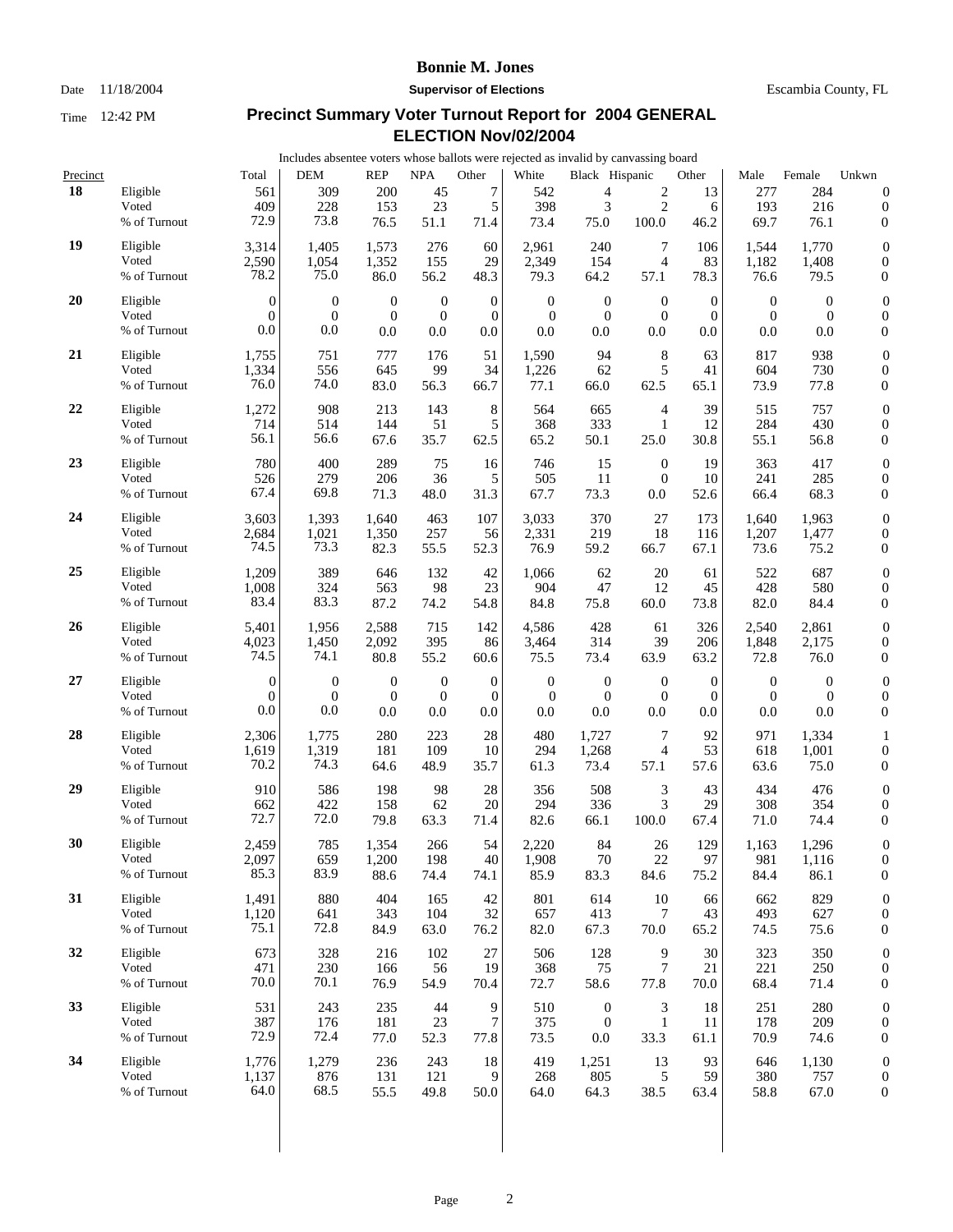### Date 11/18/2004 **Supervisor of Elections** Escambia County, FL

|          |                       |                  | Includes absentee voters whose ballots were rejected as invalid by canvassing board |                  |                  |                  |                  |                  |                  |                  |                  |                  |                                      |
|----------|-----------------------|------------------|-------------------------------------------------------------------------------------|------------------|------------------|------------------|------------------|------------------|------------------|------------------|------------------|------------------|--------------------------------------|
| Precinct |                       | Total            | <b>DEM</b>                                                                          | <b>REP</b>       | <b>NPA</b>       | Other            | White            | Black Hispanic   |                  | Other            | Male             | Female           | Unkwn                                |
| 35       | Eligible              | 2,317            | 852                                                                                 | 1,054            | 327              | 84               | 2,089            | 109              | 22               | 97               | 1,094            | 1,223            | $\boldsymbol{0}$                     |
|          | Voted                 | 1,812            | 672                                                                                 | 875              | 215              | 50               | 1,662            | 65               | 16               | 69               | 842              | 970              | $\boldsymbol{0}$                     |
|          | % of Turnout          | 78.2             | 78.9                                                                                | 83.0             | 65.7             | 59.5             | 79.6             | 59.6             | 72.7             | 71.1             | 77.0             | 79.3             | $\boldsymbol{0}$                     |
| 36       | Eligible              | 2,545            | 1,270                                                                               | 990              | 237              | 48               | 2,073            | 383              | 8                | 81               | 1,177            | 1,368            | $\boldsymbol{0}$                     |
|          | Voted                 | 1,805            | 916                                                                                 | 743              | 126              | 20               | 1,518            | 233              | 5                | 49               | 812              | 993              | $\boldsymbol{0}$                     |
|          | % of Turnout          | 70.9             | 72.1                                                                                | 75.1             | 53.2             | 41.7             | 73.2             | 60.8             | 62.5             | 60.5             | 69.0             | 72.6             | $\boldsymbol{0}$                     |
| 37       | Eligible              | $\theta$         | $\boldsymbol{0}$                                                                    | $\boldsymbol{0}$ | $\boldsymbol{0}$ | $\boldsymbol{0}$ | $\boldsymbol{0}$ | $\boldsymbol{0}$ | $\boldsymbol{0}$ | $\boldsymbol{0}$ | $\boldsymbol{0}$ | $\boldsymbol{0}$ | $\boldsymbol{0}$                     |
|          | Voted                 | $\mathbf{0}$     | $\overline{0}$                                                                      | $\mathbf{0}$     | $\boldsymbol{0}$ | $\mathbf{0}$     | $\theta$         | $\boldsymbol{0}$ | $\mathbf{0}$     | $\theta$         | $\mathbf{0}$     | $\boldsymbol{0}$ | $\boldsymbol{0}$                     |
|          | % of Turnout          | 0.0              | 0.0                                                                                 | 0.0              | 0.0              | 0.0              | 0.0              | 0.0              | 0.0              | 0.0              | 0.0              | 0.0              | $\boldsymbol{0}$                     |
| 38       | Eligible              | 2,304            | 679                                                                                 | 1,332            | 231              | 62               | 2,038            | 152              | 20               | 94               | 1,087            | 1,217            | $\boldsymbol{0}$                     |
|          | Voted                 | 1,914            | 549                                                                                 | 1,161            | 160              | 44               | 1,706            | 125              | 19               | 64               | 894              | 1,020            | $\boldsymbol{0}$                     |
|          | % of Turnout          | 83.1             | 80.9                                                                                | 87.2             | 69.3             | 71.0             | 83.7             | 82.2             | 95.0             | 68.1             | 82.2             | 83.8             | $\boldsymbol{0}$                     |
| 39       |                       |                  |                                                                                     |                  |                  |                  |                  |                  |                  |                  |                  |                  |                                      |
|          | Eligible<br>Voted     | 956<br>821       | 405<br>353                                                                          | 387<br>334       | 126<br>105       | 38<br>29         | 877<br>751       | 17<br>15         | 10<br>9          | 52<br>46         | 453<br>384       | 503<br>437       | $\boldsymbol{0}$<br>$\boldsymbol{0}$ |
|          | % of Turnout          | 85.9             | 87.2                                                                                | 86.3             | 83.3             | 76.3             | 85.6             | 88.2             | 90.0             | 88.5             | 84.8             | 86.9             | $\boldsymbol{0}$                     |
|          |                       |                  |                                                                                     |                  |                  |                  |                  |                  |                  |                  |                  |                  |                                      |
| 40       | Eligible<br>Voted     | 1,592            | 580<br>498                                                                          | 780<br>683       | 178              | 54<br>42         | 1,503            | 20               | 9<br>7           | 60               | 737<br>623       | 855<br>730       | $\boldsymbol{0}$                     |
|          | % of Turnout          | 1,353<br>85.0    | 85.9                                                                                | 87.6             | 130<br>73.0      | 77.8             | 1,284<br>85.4    | 16<br>80.0       | 77.8             | 46<br>76.7       | 84.5             | 85.4             | $\boldsymbol{0}$<br>$\boldsymbol{0}$ |
|          |                       |                  |                                                                                     |                  |                  |                  |                  |                  |                  |                  |                  |                  |                                      |
| 41       | Eligible              | 1,164            | 776                                                                                 | 248              | 110              | 30               | 535              | 583              | 9                | 37               | 503              | 661              | $\boldsymbol{0}$                     |
|          | Voted<br>% of Turnout | 913<br>78.4      | 623<br>80.3                                                                         | 203<br>81.9      | 70<br>63.6       | 17<br>56.7       | 420<br>78.5      | 451<br>77.4      | 9<br>100.0       | 33<br>89.2       | 384<br>76.3      | 529<br>80.0      | $\boldsymbol{0}$<br>$\boldsymbol{0}$ |
|          |                       |                  |                                                                                     |                  |                  |                  |                  |                  |                  |                  |                  |                  |                                      |
| 42       | Eligible              | 2,934            | 855                                                                                 | 1,742            | 272              | 65               | 2,744            | 51               | 18               | 121              | 1,362            | 1,572            | $\boldsymbol{0}$                     |
|          | Voted                 | 2,587            | 742                                                                                 | 1,581            | 201              | 63               | 2,447            | 41               | 15               | 84               | 1,189            | 1,398            | $\boldsymbol{0}$                     |
|          | % of Turnout          | 88.2             | 86.8                                                                                | 90.8             | 73.9             | 96.9             | 89.2             | 80.4             | 83.3             | 69.4             | 87.3             | 88.9             | $\boldsymbol{0}$                     |
| 43       | Eligible              | 3,716            | 1,345                                                                               | 1,875            | 403              | 93               | 3,466            | 87               | 18               | 145              | 1,767            | 1,949            | $\boldsymbol{0}$                     |
|          | Voted                 | 2,931            | 1,036                                                                               | 1,568            | 253              | 74               | 2,732            | 76               | 14               | 109              | 1,388            | 1,543            | $\boldsymbol{0}$                     |
|          | % of Turnout          | 78.9             | 77.0                                                                                | 83.6             | 62.8             | 79.6             | 78.8             | 87.4             | 77.8             | 75.2             | 78.6             | 79.2             | $\boldsymbol{0}$                     |
| 44       | Eligible              | $\boldsymbol{0}$ | $\boldsymbol{0}$                                                                    | $\boldsymbol{0}$ | $\boldsymbol{0}$ | $\boldsymbol{0}$ | $\boldsymbol{0}$ | $\mathbf{0}$     | $\mathbf{0}$     | $\boldsymbol{0}$ | $\boldsymbol{0}$ | $\boldsymbol{0}$ | $\boldsymbol{0}$                     |
|          | Voted                 | $\overline{0}$   | $\overline{0}$                                                                      | $\mathbf{0}$     | $\mathbf{0}$     | $\overline{0}$   | $\overline{0}$   | $\boldsymbol{0}$ | $\overline{0}$   | $\overline{0}$   | $\mathbf{0}$     | $\boldsymbol{0}$ | $\boldsymbol{0}$                     |
|          | % of Turnout          | 0.0              | 0.0                                                                                 | 0.0              | 0.0              | 0.0              | 0.0              | $0.0\,$          | $0.0\,$          | 0.0              | 0.0              | 0.0              | $\boldsymbol{0}$                     |
| 45       | Eligible              | 378              | 193                                                                                 | 157              | 26               | $\overline{2}$   | 371              | $\mathbf{0}$     | $\mathbf{0}$     | 7                | 184              | 194              | $\boldsymbol{0}$                     |
|          | Voted                 | 306              | 156                                                                                 | 132              | 16               | $\overline{2}$   | 303              | $\boldsymbol{0}$ | $\theta$         | 3                | 153              | 153              | $\boldsymbol{0}$                     |
|          | % of Turnout          | 81.0             | 80.8                                                                                | 84.1             | 61.5             | 100.0            | 81.7             | 0.0              | 0.0              | 42.9             | 83.2             | 78.9             | $\boldsymbol{0}$                     |
| 46       | Eligible              | 2,472            | 817                                                                                 | 1,421            | 192              | 42               | 2,343            | 49               | 9                | 71               | 1,128            | 1,344            | $\boldsymbol{0}$                     |
|          | Voted                 | 2,215            | 730                                                                                 | 1,303            | 147              | 35               | 2,109            | 37               | 8                | 61               | 999              | 1,216            | $\boldsymbol{0}$                     |
|          | % of Turnout          | 89.6             | 89.4                                                                                | 91.7             | 76.6             | 83.3             | 90.0             | 75.5             | 88.9             | 85.9             | 88.6             | 90.5             | $\boldsymbol{0}$                     |
| 47       | Eligible              | 1,606            | 936                                                                                 | 388              | 231              | 51               | 880              | 607              | 16               | 103              | 702              | 904              | $\overline{0}$                       |
|          | Voted                 | 884              | 555                                                                                 | 229              | 81               | 19               | 496              | 325              | 10               | 53               | 352              | 532              | $\boldsymbol{0}$                     |
|          | % of Turnout          | 55.0             | 59.3                                                                                | 59.0             | 35.1             | 37.3             | 56.4             | 53.5             | 62.5             | 51.5             | 50.1             | 58.8             | $\boldsymbol{0}$                     |
| 48       | Eligible              | 1,134            | 935                                                                                 | 87               | 99               | 13               | 74               | 1,002            | $\mathbf{1}$     | 57               | 483              | 651              | $\boldsymbol{0}$                     |
|          | Voted                 | 712              | 629                                                                                 | 44               | 33               | 6                | 41               | 651              | $\mathbf{0}$     | 20               | 277              | 435              | $\boldsymbol{0}$                     |
|          | % of Turnout          | 62.8             | 67.3                                                                                | 50.6             | 33.3             | 46.2             | 55.4             | 65.0             | 0.0              | 35.1             | 57.3             | 66.8             | $\boldsymbol{0}$                     |
| 49       | Eligible              | 1,250            | 560                                                                                 | 522              | 140              | 28               | 971              | 200              | 18               | 61               | 541              | 709              | $\boldsymbol{0}$                     |
|          | Voted                 | 959              | 440                                                                                 | 410              | 87               | 22               | 756              | 147              | 15               | 41               | 401              | 558              | $\boldsymbol{0}$                     |
|          | % of Turnout          | 76.7             | 78.6                                                                                | 78.5             | 62.1             | 78.6             | 77.9             | 73.5             | 83.3             | 67.2             | 74.1             | 78.7             | $\boldsymbol{0}$                     |
| 50       | Eligible              | 1,546            | 899                                                                                 | 403              | 197              | 47               | 906              | 571              | 7                | 62               | 708              | 838              | $\boldsymbol{0}$                     |
|          | Voted                 | 1,192            | 684                                                                                 | 345              | 131              | 32               | 731              | 414              | 3                | 44               | 538              | 654              | $\boldsymbol{0}$                     |
|          | % of Turnout          | 77.1             | 76.1                                                                                | 85.6             | 66.5             | 68.1             | 80.7             | 72.5             | 42.9             | 71.0             | 76.0             | 78.0             | $\boldsymbol{0}$                     |
| 51       | Eligible              |                  |                                                                                     |                  | 429              | 125              | 2,954            |                  | 49               | 164              |                  |                  |                                      |
|          | Voted                 | 3,554<br>2,730   | 1,377<br>1,040                                                                      | 1,623<br>1,318   | 283              | 89               | 2,313            | 387<br>282       | 35               | 100              | 1,649<br>1,265   | 1,905<br>1,465   | $\boldsymbol{0}$<br>$\boldsymbol{0}$ |
|          | % of Turnout          | 76.8             | 75.5                                                                                | 81.2             | 66.0             | 71.2             | 78.3             | 72.9             | 71.4             | 61.0             | 76.7             | 76.9             | $\boldsymbol{0}$                     |
|          |                       |                  |                                                                                     |                  |                  |                  |                  |                  |                  |                  |                  |                  |                                      |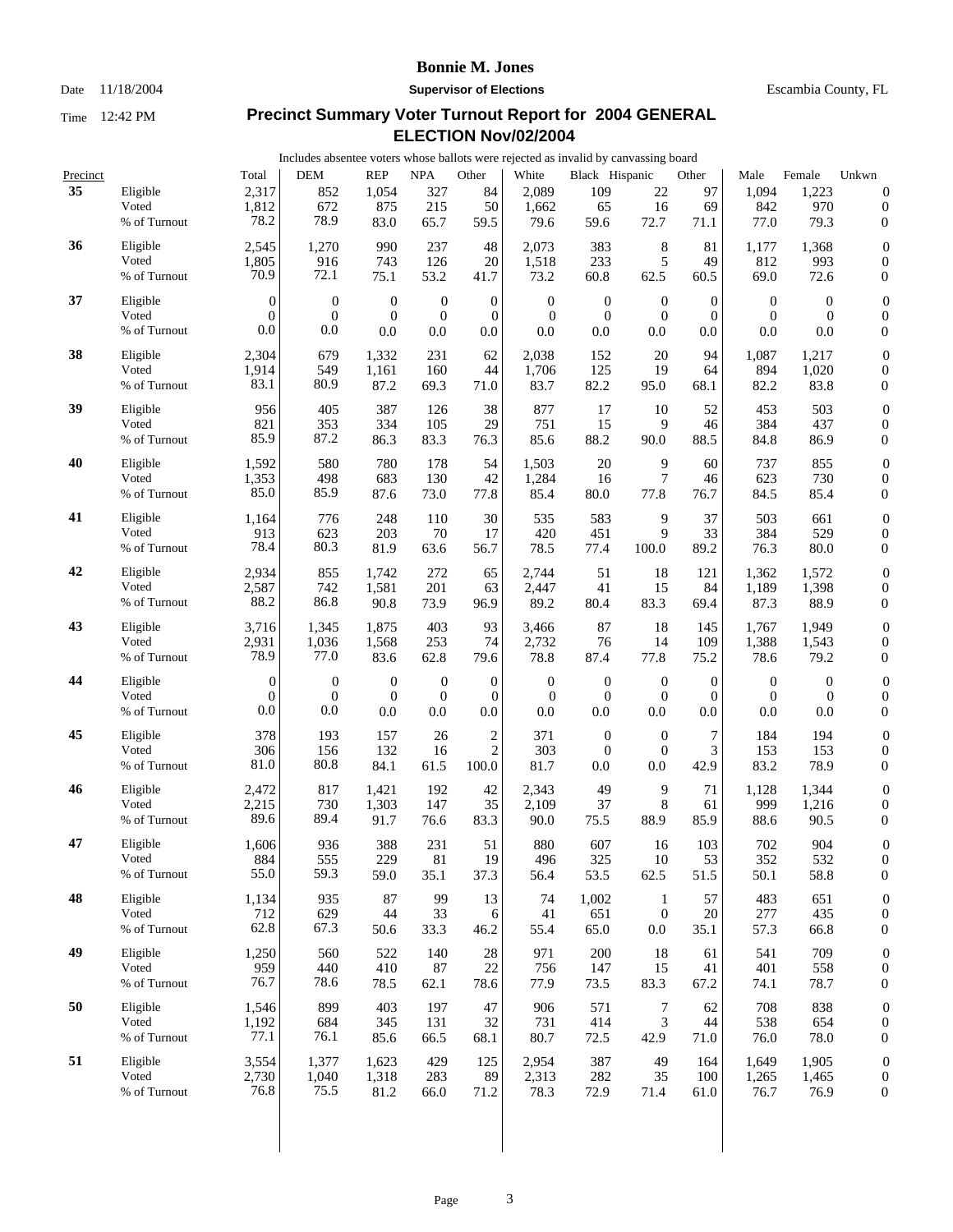Date 11/18/2004 **Supervisor of Elections** Escambia County, FL

 0 0

 0 0 0

 0 0 0

 0 0 0

 0 0 0

 0 0 0

 0 0 0

 0 0 0

 0 0 0

 0 0 0

 0 0 0

 0 0 0

 0 0 0

 0 0 0

 0 0 0

 0 0 0

 0 0 0

# **Precinct Summary Voter Turnout Report for 2004 GENERAL**  Time 12:42 PM

| <b>Fime</b> | 12:42 PM          |                  | Precinct Summary voter Turnout Report for 2004 GENERAL                              |                  |                  |                  | ELECTION Nov/02/2004 |                  |                  |                |                  |                  |                                      |
|-------------|-------------------|------------------|-------------------------------------------------------------------------------------|------------------|------------------|------------------|----------------------|------------------|------------------|----------------|------------------|------------------|--------------------------------------|
|             |                   |                  | Includes absentee voters whose ballots were rejected as invalid by canvassing board |                  |                  |                  |                      |                  |                  |                |                  |                  |                                      |
| Precinct    |                   | Total            | <b>DEM</b>                                                                          | <b>REP</b>       | <b>NPA</b>       | Other            | White                | Black Hispanic   |                  | Other          | Male             | Female           | Unkwn                                |
| 52          | Eligible          | $\boldsymbol{0}$ | $\mathbf{0}$                                                                        | $\boldsymbol{0}$ | $\boldsymbol{0}$ | $\boldsymbol{0}$ | $\mathbf{0}$         | $\boldsymbol{0}$ | $\mathbf{0}$     | $\mathbf{0}$   | $\boldsymbol{0}$ | $\boldsymbol{0}$ | $\boldsymbol{0}$                     |
|             | Voted             | $\overline{0}$   | $\mathbf{0}$                                                                        | $\mathbf{0}$     | $\boldsymbol{0}$ | $\mathbf{0}$     | $\mathbf{0}$         | $\mathbf{0}$     | $\mathbf{0}$     | $\mathbf{0}$   | $\mathbf{0}$     | $\mathbf{0}$     | $\boldsymbol{0}$                     |
|             | % of Turnout      | 0.0              | 0.0                                                                                 | 0.0              | 0.0              | 0.0              | 0.0                  | 0.0              | 0.0              | 0.0            | 0.0              | 0.0              | 0                                    |
| 53          | Eligible          | $\theta$         | $\boldsymbol{0}$                                                                    | $\boldsymbol{0}$ | $\mathbf{0}$     | $\mathbf{0}$     | $\mathbf{0}$         | $\mathbf{0}$     | $\boldsymbol{0}$ | $\theta$       | $\mathbf{0}$     | $\mathbf{0}$     | $\boldsymbol{0}$                     |
|             | Voted             | $\mathbf{0}$     | $\mathbf{0}$                                                                        | $\mathbf{0}$     | $\boldsymbol{0}$ | $\mathbf{0}$     | $\overline{0}$       | $\mathbf{0}$     | $\theta$         | $\theta$       | $\mathbf{0}$     | $\overline{0}$   | $\boldsymbol{0}$                     |
|             | % of Turnout      | 0.0              | 0.0                                                                                 | 0.0              | 0.0              | 0.0              | 0.0                  | 0.0              | 0.0              | 0.0            | 0.0              | 0.0              | $\boldsymbol{0}$                     |
| 54          | Eligible          |                  | 563                                                                                 | 801              | 142              | 34               |                      | 78               |                  | 112            |                  | 788              |                                      |
|             | Voted             | 1,540<br>1,268   | 468                                                                                 | 698              | 88               | 14               | 1,342<br>1,125       | 54               | 8<br>$\tau$      | 82             | 752<br>604       | 664              | $\boldsymbol{0}$<br>$\boldsymbol{0}$ |
|             | % of Turnout      | 82.3             | 83.1                                                                                | 87.1             | 62.0             | 41.2             | 83.8                 | 69.2             | 87.5             | 73.2           | 80.3             | 84.3             | $\mathbf{0}$                         |
|             |                   |                  |                                                                                     |                  |                  |                  |                      |                  |                  |                |                  |                  |                                      |
| 55          | Eligible          | 1,958            | 562                                                                                 | 1,019            | 297              | 80               | 1,545                | 181              | 35               | 197            | 952              | 1,006            | $\boldsymbol{0}$                     |
|             | Voted             | 1,495            | 416                                                                                 | 829              | 198              | 52               | 1,200                | 129              | 28               | 138            | 711              | 784              | $\boldsymbol{0}$                     |
|             | % of Turnout      | 76.4             | 74.0                                                                                | 81.4             | 66.7             | 65.0             | 77.7                 | 71.3             | 80.0             | 70.1           | 74.7             | 77.9             | $\boldsymbol{0}$                     |
| 56          | Eligible          | 1,457            | 872                                                                                 | 333              | 219              | 33               | 739                  | 618              | 10               | 90             | 649              | 808              | $\mathbf{0}$                         |
|             | Voted             | 922              | 567                                                                                 | 243              | 94               | 18               | 518                  | 353              | 8                | 43             | 403              | 519              | $\boldsymbol{0}$                     |
|             | % of Turnout      | 63.3             | 65.0                                                                                | 73.0             | 42.9             | 54.5             | 70.1                 | 57.1             | 80.0             | 47.8           | 62.1             | 64.2             | 0                                    |
| 57          | Eligible          | $\theta$         | $\theta$                                                                            | $\boldsymbol{0}$ | $\mathbf{0}$     | $\boldsymbol{0}$ | $\mathbf{0}$         | $\boldsymbol{0}$ | $\mathbf{0}$     | $\theta$       | $\mathbf{0}$     | $\mathbf{0}$     | $\boldsymbol{0}$                     |
|             | Voted             | $\Omega$         | $\mathbf{0}$                                                                        | $\mathbf{0}$     | $\mathbf{0}$     | $\mathbf{0}$     | $\mathbf{0}$         | $\boldsymbol{0}$ | $\theta$         | $\overline{0}$ | $\mathbf{0}$     | $\mathbf{0}$     | $\boldsymbol{0}$                     |
|             | % of Turnout      | 0.0              | 0.0                                                                                 | 0.0              | 0.0              | 0.0              | 0.0                  | 0.0              | 0.0              | 0.0            | 0.0              | 0.0              | $\boldsymbol{0}$                     |
| 58          | Eligible          | 902              | 221                                                                                 | 581              | 82               | 18               | 842                  | 22               | 6                | 32             | 431              | 471              | $\boldsymbol{0}$                     |
|             | Voted             | 803              | 196                                                                                 | 532              | 60               | 15               | 752                  | 18               | 3                | 30             | 382              | 421              | $\boldsymbol{0}$                     |
|             | % of Turnout      | 89.0             | 88.7                                                                                | 91.6             | 73.2             | 83.3             | 89.3                 | 81.8             | 50.0             | 93.8           | 88.6             | 89.4             | 0                                    |
| 59          | Eligible          | $\boldsymbol{0}$ | $\mathbf{0}$                                                                        | $\boldsymbol{0}$ | $\boldsymbol{0}$ | $\mathbf{0}$     | $\boldsymbol{0}$     | $\boldsymbol{0}$ | $\mathbf{0}$     | $\mathbf{0}$   | $\boldsymbol{0}$ | $\boldsymbol{0}$ | $\boldsymbol{0}$                     |
|             | Voted             | $\mathbf{0}$     | $\boldsymbol{0}$                                                                    | $\mathbf{0}$     | $\boldsymbol{0}$ | $\boldsymbol{0}$ | $\overline{0}$       | $\boldsymbol{0}$ | $\boldsymbol{0}$ | $\theta$       | $\mathbf{0}$     | $\boldsymbol{0}$ | $\boldsymbol{0}$                     |
|             | % of Turnout      | 0.0              | 0.0                                                                                 | 0.0              | 0.0              | 0.0              | 0.0                  | 0.0              | 0.0              | 0.0            | 0.0              | 0.0              | $\boldsymbol{0}$                     |
| 60          | Eligible          |                  | 1,061                                                                               | 172              | 140              | 25               | 397                  | 938              | $\mathbf{0}$     | 63             | 588              | 810              |                                      |
|             | Voted             | 1,398<br>883     | 734                                                                                 | 86               | 51               | 12               | 206                  | 640              | $\theta$         | 37             | 341              | 542              | $\boldsymbol{0}$<br>$\boldsymbol{0}$ |
|             | % of Turnout      | 63.2             | 69.2                                                                                | 50.0             | 36.4             | 48.0             | 51.9                 | 68.2             | 0.0              | 58.7           | 58.0             | 66.9             | $\mathbf{0}$                         |
|             |                   |                  |                                                                                     |                  |                  |                  |                      |                  |                  |                |                  |                  |                                      |
| 61          | Eligible<br>Voted | 1,670<br>1,192   | 549<br>379                                                                          | 786<br>600       | 291<br>184       | 44<br>29         | 1,282                | 173              | 31<br>16         | 184<br>126     | 790<br>563       | 880              | $\boldsymbol{0}$                     |
|             | % of Turnout      | 71.4             | 69.0                                                                                | 76.3             |                  | 65.9             | 938                  | 112              |                  |                |                  | 629<br>71.5      | $\boldsymbol{0}$                     |
|             |                   |                  |                                                                                     |                  | 63.2             |                  | 73.2                 | 64.7             | 51.6             | 68.5           | 71.3             |                  | $\boldsymbol{0}$                     |
| 62          | Eligible          | 2,956            | 1,141                                                                               | 1,333            | 381              | 101              | 2,419                | 348              | 30               | 159            | 1,369            | 1,587            | $\boldsymbol{0}$                     |
|             | Voted             | 2,248            | 882                                                                                 | 1,093            | 208              | 65               | 1,870                | 267              | 20               | 91             | 1,011            | 1,237            | $\boldsymbol{0}$                     |
|             | % of Turnout      | 76.0             | 77.3                                                                                | 82.0             | 54.6             | 64.4             | 77.3                 | 76.7             | 66.7             | 57.2           | 73.8             | 77.9             | 0                                    |
| 63          | Eligible          | 1,150            | 1,009                                                                               | 52               | 77               | 12               | 11                   | 1,101            | $\mathbf{0}$     | 38             | 498              | 652              | $\boldsymbol{0}$                     |
|             | Voted             | 787              | 732                                                                                 | 22               | 28               | 5                | $\overline{4}$       | 768              | $\overline{0}$   | 15             | 293              | 494              | $\overline{0}$                       |
|             | % of Turnout      | 68.4             | 72.5                                                                                | 42.3             | 36.4             | 41.7             | 36.4                 | 69.8             | 0.0              | 39.5           | 58.8             | 75.8             | $\boldsymbol{0}$                     |
| 64          | Eligible          | 1,617            | 590                                                                                 | 750              | 219              | 58               | 1,273                | 224              | 26               | 94             | 733              | 884              | $\boldsymbol{0}$                     |
|             | Voted             | 1,215            | 449                                                                                 | 601              | 135              | 30               | 985                  | 160              | 11               | 59             | 537              | 678              | $\boldsymbol{0}$                     |
|             | % of Turnout      | 75.1             | 76.1                                                                                | 80.1             | 61.6             | 51.7             | 77.4                 | 71.4             | 42.3             | 62.8           | 73.3             | 76.7             | $\boldsymbol{0}$                     |
| 65          | Eligible          | 1,250            | 437                                                                                 | 527              | 239              | 47               | 908                  | 210              | 29               | 103            | 637              | 613              | $\boldsymbol{0}$                     |
|             | Voted             | 801              | 284                                                                                 | 376              | 114              | 27               | 607                  | 114              | 22               | 58             | 408              | 393              | $\boldsymbol{0}$                     |
|             | % of Turnout      | 64.1             | 65.0                                                                                | 71.3             | 47.7             | 57.4             | 66.9                 | 54.3             | 75.9             | 56.3           | 64.1             | 64.1             | $\boldsymbol{0}$                     |
| 66          | Eligible          | $\boldsymbol{0}$ | $\mathbf{0}$                                                                        | $\boldsymbol{0}$ | $\boldsymbol{0}$ | $\boldsymbol{0}$ | $\boldsymbol{0}$     | $\mathbf{0}$     | $\mathbf{0}$     | $\mathbf{0}$   | $\boldsymbol{0}$ | $\boldsymbol{0}$ | $\boldsymbol{0}$                     |
|             | Voted             | $\mathbf{0}$     | $\boldsymbol{0}$                                                                    | $\mathbf{0}$     | $\boldsymbol{0}$ | $\boldsymbol{0}$ | $\boldsymbol{0}$     | $\boldsymbol{0}$ | $\mathbf{0}$     | $\overline{0}$ | $\overline{0}$   | $\boldsymbol{0}$ | $\boldsymbol{0}$                     |
|             | % of Turnout      | 0.0              | 0.0                                                                                 | 0.0              | 0.0              | 0.0              | 0.0                  | 0.0              | $0.0\,$          | 0.0            | 0.0              | 0.0              | $\boldsymbol{0}$                     |
| 67          | Eligible          | 4,111            | 921                                                                                 | 2,385            | 636              | 169              | 3,540                | 261              | 58               | 252            | 2,069            | 2,042            | $\boldsymbol{0}$                     |
|             | Voted             | 3,406            | 746                                                                                 | 2,066            | 473              | 121              | 2,959                | 206              | 42               | 199            | 1,692            | 1,714            | $\boldsymbol{0}$                     |
|             | % of Turnout      | 82.9             | 81.0                                                                                | 86.6             | 74.4             | 71.6             | 83.6                 | 78.9             | 72.4             | 79.0           | 81.8             | 83.9             | $\boldsymbol{0}$                     |
| 68          | Eligible          | 1,802            | 683                                                                                 | 896              | 179              | 44               | 1,537                | 152              | 10               | 103            | 835              | 967              | $\boldsymbol{0}$                     |
|             | Voted             | 1,391            | 522                                                                                 | 732              | 108              | 29               | 1,194                | 108              | 7                | 82             | 637              | 754              | $\boldsymbol{0}$                     |
|             | % of Turnout      | 77.2             | 76.4                                                                                | 81.7             | 60.3             | 65.9             | 77.7                 | 71.1             | 70.0             | 79.6           | 76.3             | 78.0             | $\boldsymbol{0}$                     |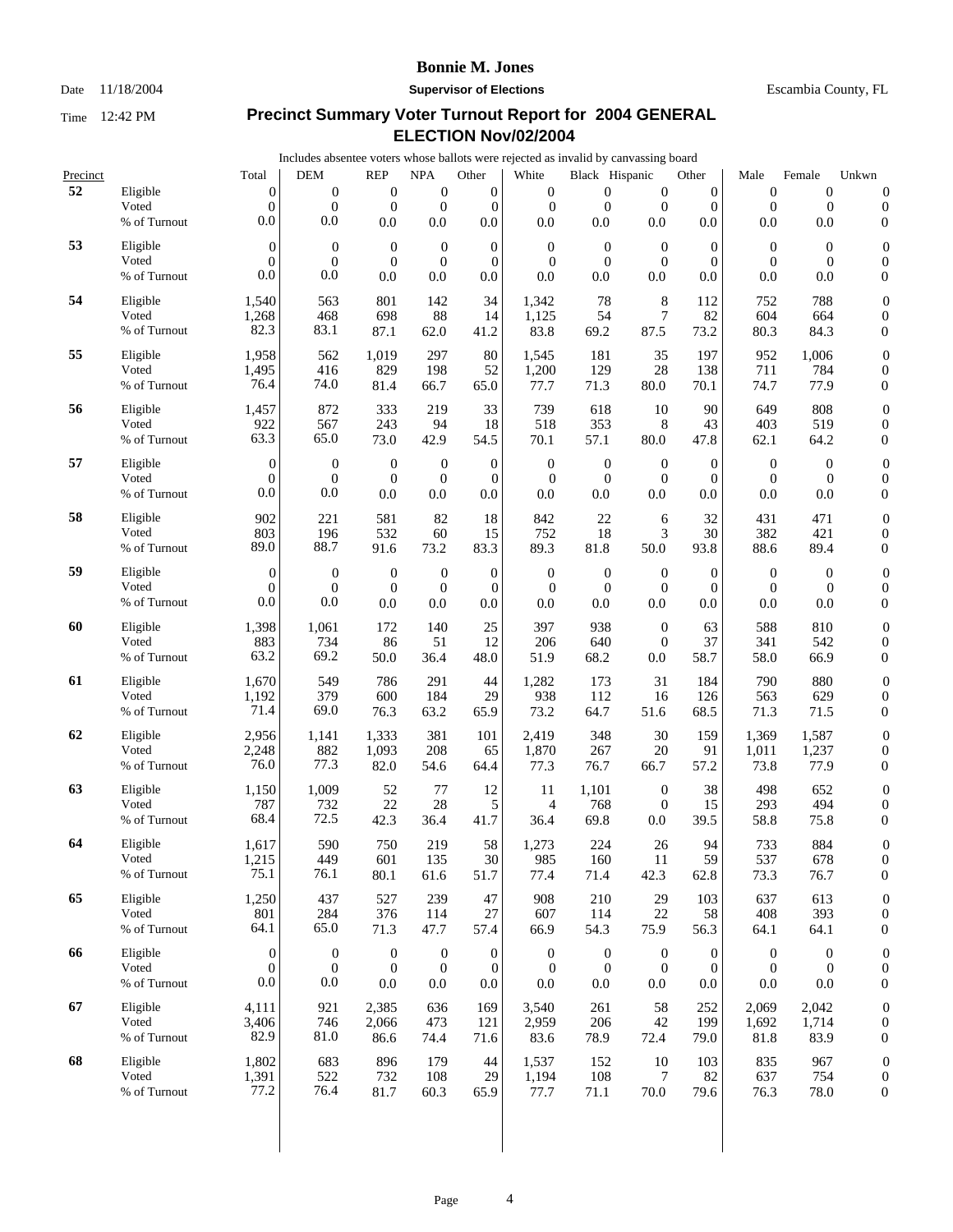### Date 11/18/2004 **Supervisor of Elections** Escambia County, FL

|          |                       |                                  | Includes absentee voters whose ballots were rejected as invalid by canvassing board |                                      |                                      |                                  |                                  |                                      |                                  |                            |                                      |                                      |                                      |
|----------|-----------------------|----------------------------------|-------------------------------------------------------------------------------------|--------------------------------------|--------------------------------------|----------------------------------|----------------------------------|--------------------------------------|----------------------------------|----------------------------|--------------------------------------|--------------------------------------|--------------------------------------|
| Precinct |                       | Total                            | <b>DEM</b>                                                                          | <b>REP</b>                           | $\rm NPA$                            | Other                            | White                            | Black Hispanic                       |                                  | Other                      | Male                                 | Female                               | Unkwn                                |
| 69       | Eligible              | 2,189                            | 1,283                                                                               | 600                                  | 244                                  | 62                               | 1,363                            | 730                                  | 5                                | 91                         | 971                                  | 1,218                                | $\boldsymbol{0}$                     |
|          | Voted                 | 1,499                            | 908                                                                                 | 441                                  | 119                                  | 31                               | 962                              | 488                                  | 3                                | 46                         | 637                                  | 862                                  | $\boldsymbol{0}$                     |
|          | % of Turnout          | 68.5                             | 70.8                                                                                | 73.5                                 | 48.8                                 | 50.0                             | 70.6                             | 66.8                                 | 60.0                             | 50.5                       | 65.6                                 | 70.8                                 | $\boldsymbol{0}$                     |
| 70       | Eligible              | 2,297                            | 1,065                                                                               | 832                                  | 325                                  | 75                               | 1,605                            | 548                                  | 31                               | 113                        | 991                                  | 1,306                                | $\boldsymbol{0}$                     |
|          | Voted                 | 1,751                            | 826                                                                                 | 672                                  | 202                                  | 51                               | 1,262                            | 400                                  | 19                               | 70                         | 726                                  | 1,025                                | $\boldsymbol{0}$                     |
|          | % of Turnout          | 76.2                             | 77.6                                                                                | 80.8                                 | 62.2                                 | 68.0                             | 78.6                             | 73.0                                 | 61.3                             | 61.9                       | 73.3                                 | 78.5                                 | $\boldsymbol{0}$                     |
|          |                       |                                  |                                                                                     |                                      |                                      |                                  |                                  |                                      |                                  |                            |                                      |                                      |                                      |
| 71       | Eligible              | 1,438                            | 639                                                                                 | 544                                  | 219                                  | 36                               | 1,129                            | 225                                  | 18                               | 66                         | 625                                  | 813                                  | $\boldsymbol{0}$                     |
|          | Voted<br>% of Turnout | 987<br>68.6                      | 445<br>69.6                                                                         | 412                                  | 107                                  | 23                               | 822                              | 112                                  | 12                               | 41                         | 428                                  | 559                                  | $\boldsymbol{0}$                     |
|          |                       |                                  |                                                                                     | 75.7                                 | 48.9                                 | 63.9                             | 72.8                             | 49.8                                 | 66.7                             | 62.1                       | 68.5                                 | 68.8                                 | $\boldsymbol{0}$                     |
| 72       | Eligible              | 645                              | 242                                                                                 | 312                                  | 70                                   | 21                               | 551                              | 68                                   | 8                                | 18                         | 303                                  | 342                                  | $\boldsymbol{0}$                     |
|          | Voted                 | 545                              | 199                                                                                 | 285                                  | 42                                   | 19                               | 478                              | 52                                   | 5                                | 10                         | 254                                  | 291                                  | $\boldsymbol{0}$                     |
|          | % of Turnout          | 84.5                             | 82.2                                                                                | 91.3                                 | 60.0                                 | 90.5                             | 86.8                             | 76.5                                 | 62.5                             | 55.6                       | 83.8                                 | 85.1                                 | $\boldsymbol{0}$                     |
| 73       | Eligible              | 3,175                            | 908                                                                                 | 1,653                                | 501                                  | 113                              | 2,571                            | 302                                  | 70                               | 232                        | 1,564                                | 1,611                                | $\boldsymbol{0}$                     |
|          | Voted                 | 2,425                            | 649                                                                                 | 1,363                                | 333                                  | 80                               | 2,003                            | 195                                  | 57                               | 170                        | 1,164                                | 1,261                                | $\boldsymbol{0}$                     |
|          | % of Turnout          | 76.4                             | 71.5                                                                                | 82.5                                 | 66.5                                 | 70.8                             | 77.9                             | 64.6                                 | 81.4                             | 73.3                       | 74.4                                 | 78.3                                 | $\boldsymbol{0}$                     |
|          |                       |                                  |                                                                                     |                                      |                                      |                                  |                                  |                                      |                                  |                            |                                      |                                      |                                      |
| 74       | Eligible              | 3,623                            | 1,139                                                                               | 2,125                                | 282                                  | 77                               | 3,275                            | 159                                  | 37                               | 152                        | 1,696                                | 1,927                                | $\boldsymbol{0}$                     |
|          | Voted                 | 3,044                            | 909                                                                                 | 1,877                                | 200                                  | 58                               | 2,774                            | 130                                  | 27                               | 113                        | 1,405                                | 1,639                                | $\boldsymbol{0}$                     |
|          | % of Turnout          | 84.0                             | 79.8                                                                                | 88.3                                 | 70.9                                 | 75.3                             | 84.7                             | 81.8                                 | 73.0                             | 74.3                       | 82.8                                 | 85.1                                 | $\boldsymbol{0}$                     |
| 75       | Eligible              | 3,692                            | 1,431                                                                               | 1,612                                | 538                                  | 111                              | 2,872                            | 484                                  | 36                               | 300                        | 1,672                                | 2,020                                | $\boldsymbol{0}$                     |
|          | Voted                 | 2,665                            | 1,013                                                                               | 1,266                                | 318                                  | 68                               | 2,109                            | 331                                  | 21                               | 204                        | 1,165                                | 1,500                                | $\boldsymbol{0}$                     |
|          | % of Turnout          | 72.2                             | 70.8                                                                                | 78.5                                 | 59.1                                 | 61.3                             | 73.4                             | 68.4                                 | 58.3                             | 68.0                       | 69.7                                 | 74.3                                 | $\boldsymbol{0}$                     |
| 76       |                       |                                  |                                                                                     |                                      |                                      |                                  |                                  |                                      |                                  |                            |                                      |                                      |                                      |
|          | Eligible<br>Voted     | $\boldsymbol{0}$<br>$\mathbf{0}$ | $\boldsymbol{0}$<br>$\mathbf{0}$                                                    | $\boldsymbol{0}$<br>$\boldsymbol{0}$ | $\boldsymbol{0}$<br>$\boldsymbol{0}$ | $\mathbf{0}$<br>$\theta$         | $\boldsymbol{0}$<br>$\mathbf{0}$ | $\mathbf{0}$<br>$\boldsymbol{0}$     | $\mathbf{0}$<br>$\overline{0}$   | $\theta$<br>$\theta$       | $\boldsymbol{0}$<br>$\mathbf{0}$     | $\boldsymbol{0}$<br>$\boldsymbol{0}$ | $\boldsymbol{0}$<br>$\boldsymbol{0}$ |
|          | % of Turnout          | 0.0                              | 0.0                                                                                 | 0.0                                  | 0.0                                  | 0.0                              | 0.0                              | 0.0                                  | 0.0                              | 0.0                        | 0.0                                  | 0.0                                  | $\boldsymbol{0}$                     |
|          |                       |                                  |                                                                                     |                                      |                                      |                                  |                                  |                                      |                                  |                            |                                      |                                      |                                      |
| 77       | Eligible              | 1,984                            | 836                                                                                 | 643                                  | 425                                  | 80                               | 1,345                            | 467                                  | 37                               | 135                        | 928                                  | 1,056                                | $\boldsymbol{0}$                     |
|          | Voted                 | 1,191                            | 517                                                                                 | 440                                  | 189                                  | 45                               | 862                              | 247                                  | 14                               | 68                         | 563                                  | 628                                  | $\boldsymbol{0}$                     |
|          | % of Turnout          | 60.0                             | 61.8                                                                                | 68.4                                 | 44.5                                 | 56.3                             | 64.1                             | 52.9                                 | 37.8                             | 50.4                       | 60.7                                 | 59.5                                 | $\boldsymbol{0}$                     |
| 78       | Eligible              | $\overline{0}$                   | $\boldsymbol{0}$                                                                    | $\mathbf{0}$                         | $\boldsymbol{0}$                     | $\boldsymbol{0}$                 | $\boldsymbol{0}$                 | $\mathbf{0}$                         | $\boldsymbol{0}$                 | $\overline{0}$             | $\boldsymbol{0}$                     | $\boldsymbol{0}$                     | $\boldsymbol{0}$                     |
|          | Voted                 | $\mathbf{0}$                     | $\mathbf{0}$                                                                        | $\mathbf{0}$                         | $\theta$                             | $\overline{0}$                   | $\mathbf{0}$                     | $\boldsymbol{0}$                     | $\overline{0}$                   | $\theta$                   | $\mathbf{0}$                         | $\theta$                             | $\boldsymbol{0}$                     |
|          | % of Turnout          | $0.0\,$                          | 0.0                                                                                 | 0.0                                  | 0.0                                  | 0.0                              | 0.0                              | 0.0                                  | 0.0                              | 0.0                        | 0.0                                  | 0.0                                  | $\boldsymbol{0}$                     |
| 79       |                       |                                  |                                                                                     |                                      |                                      |                                  |                                  |                                      |                                  |                            |                                      |                                      |                                      |
|          | Eligible<br>Voted     | $\overline{0}$<br>$\mathbf{0}$   | $\boldsymbol{0}$<br>$\Omega$                                                        | $\boldsymbol{0}$<br>$\mathbf{0}$     | $\boldsymbol{0}$<br>$\mathbf{0}$     | $\boldsymbol{0}$<br>$\mathbf{0}$ | $\mathbf{0}$<br>$\mathbf{0}$     | $\boldsymbol{0}$<br>$\boldsymbol{0}$ | $\boldsymbol{0}$<br>$\mathbf{0}$ | $\theta$<br>$\overline{0}$ | $\mathbf{0}$<br>$\mathbf{0}$         | $\overline{0}$<br>$\theta$           | $\boldsymbol{0}$<br>$\boldsymbol{0}$ |
|          | % of Turnout          | 0.0                              | 0.0                                                                                 | 0.0                                  | 0.0                                  | 0.0                              | 0.0                              | 0.0                                  | 0.0                              | 0.0                        | 0.0                                  | 0.0                                  | $\boldsymbol{0}$                     |
|          |                       |                                  |                                                                                     |                                      |                                      |                                  |                                  |                                      |                                  |                            |                                      |                                      |                                      |
| 80       | Eligible              | 3,517                            | 1,595                                                                               | 1,283                                | 518                                  | 121                              | 2,961                            | 328                                  | 36                               | 192                        | 1,589                                | 1,928                                | $\boldsymbol{0}$                     |
|          | Voted                 | 2,473                            | 1,161                                                                               | 975                                  | 275                                  | 62                               | 2,125                            | 206                                  | 22                               | 120                        | 1,069                                | 1,404                                | $\boldsymbol{0}$                     |
|          | % of Turnout          | 70.3                             | 72.8                                                                                | 76.0                                 | 53.1                                 | 51.2                             | 71.8                             | 62.8                                 | 61.1                             | 62.5                       | 67.3                                 | 72.8                                 | $\boldsymbol{0}$                     |
| 81       | Eligible              | $\Omega$                         | $\mathbf{0}$                                                                        | $\overline{0}$                       | $\theta$                             | $\overline{0}$                   | $\overline{0}$                   | $\mathbf{0}$                         | $\Omega$                         | $\overline{0}$             | $\Omega$                             | $\Omega$                             | $\overline{0}$                       |
|          | Voted                 | $\boldsymbol{0}$                 | $\mathbf{0}$                                                                        | $\mathbf{0}$                         | $\mathbf{0}$                         | $\overline{0}$                   | $\boldsymbol{0}$                 | $\mathbf{0}$                         | $\boldsymbol{0}$                 | $\theta$                   | $\boldsymbol{0}$                     | $\mathbf{0}$                         | $\boldsymbol{0}$                     |
|          | % of Turnout          | 0.0                              | 0.0                                                                                 | 0.0                                  | 0.0                                  | 0.0                              | 0.0                              | 0.0                                  | $0.0\,$                          | 0.0                        | 0.0                                  | 0.0                                  | $\boldsymbol{0}$                     |
| 82       | Eligible              | 1,059                            | 550                                                                                 | 271                                  | 210                                  | 28                               | 660                              | 304                                  | 11                               | 84                         | 451                                  | 608                                  | $\boldsymbol{0}$                     |
|          | Voted                 | 556                              | 310                                                                                 | 164                                  | 72                                   | 10                               | 367                              | 151                                  | 3                                | 35                         | 234                                  | 322                                  | $\boldsymbol{0}$                     |
|          | % of Turnout          | 52.5                             | 56.4                                                                                | 60.5                                 | 34.3                                 | 35.7                             | 55.6                             | 49.7                                 | 27.3                             | 41.7                       | 51.9                                 | 53.0                                 | $\boldsymbol{0}$                     |
|          |                       |                                  |                                                                                     |                                      |                                      |                                  |                                  |                                      |                                  |                            |                                      |                                      |                                      |
| 83       | Eligible              | 1,736                            | 680                                                                                 | 696                                  | 295                                  | 65                               | 1,438                            | 179                                  | 17                               | 102                        | 836                                  | 900                                  | $\boldsymbol{0}$                     |
|          | Voted                 | 1,214                            | 485                                                                                 | 540                                  | 151                                  | 38                               | 1,022                            | 119                                  | 12                               | 61                         | 580                                  | 634                                  | $\boldsymbol{0}$                     |
|          | % of Turnout          | 69.9                             | 71.3                                                                                | 77.6                                 | 51.2                                 | 58.5                             | 71.1                             | 66.5                                 | 70.6                             | 59.8                       | 69.4                                 | 70.4                                 | $\boldsymbol{0}$                     |
| 84       | Eligible              | 565                              | 372                                                                                 | 103                                  | 76                                   | 14                               | 196                              | 338                                  | 7                                | 24                         | 234                                  | 331                                  | $\boldsymbol{0}$                     |
|          | Voted                 | 366                              | 247                                                                                 | 72                                   | 38                                   | 9                                | 136                              | 215                                  | 4                                | 11                         | 139                                  | 227                                  | $\boldsymbol{0}$                     |
|          | % of Turnout          | 64.8                             | 66.4                                                                                | 69.9                                 | 50.0                                 | 64.3                             | 69.4                             | 63.6                                 | 57.1                             | 45.8                       | 59.4                                 | 68.6                                 | $\boldsymbol{0}$                     |
| 85       | Eligible              |                                  |                                                                                     |                                      |                                      |                                  |                                  |                                      |                                  |                            |                                      |                                      |                                      |
|          | Voted                 | $\theta$<br>$\boldsymbol{0}$     | $\boldsymbol{0}$<br>$\mathbf{0}$                                                    | $\mathbf{0}$<br>$\mathbf{0}$         | $\boldsymbol{0}$<br>$\mathbf{0}$     | $\mathbf{0}$<br>$\boldsymbol{0}$ | $\boldsymbol{0}$<br>$\mathbf{0}$ | $\mathbf{0}$<br>$\boldsymbol{0}$     | $\boldsymbol{0}$<br>$\mathbf{0}$ | $\theta$<br>$\mathbf{0}$   | $\boldsymbol{0}$<br>$\boldsymbol{0}$ | $\overline{0}$<br>$\boldsymbol{0}$   | $\boldsymbol{0}$<br>$\boldsymbol{0}$ |
|          | % of Turnout          | 0.0                              | 0.0                                                                                 | 0.0                                  | 0.0                                  | 0.0                              | 0.0                              | 0.0                                  | 0.0                              | 0.0                        | 0.0                                  | 0.0                                  | $\boldsymbol{0}$                     |
|          |                       |                                  |                                                                                     |                                      |                                      |                                  |                                  |                                      |                                  |                            |                                      |                                      |                                      |
|          |                       |                                  |                                                                                     |                                      |                                      |                                  |                                  |                                      |                                  |                            |                                      |                                      |                                      |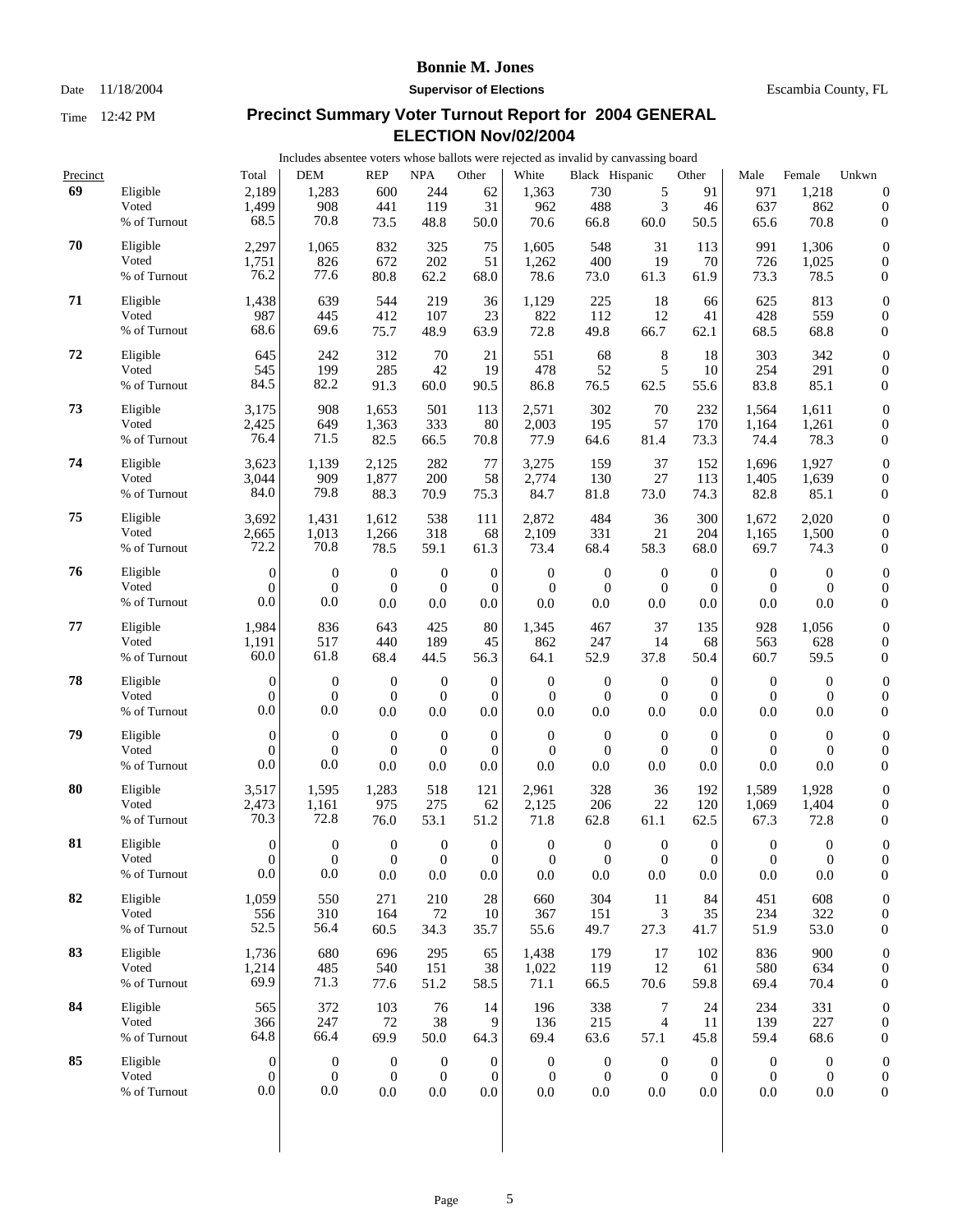Date 11/18/2004 **Supervisor of Elections** Escambia County, FL

|            |                   |                        | Includes absentee voters whose ballots were rejected as invalid by canvassing board |                  |                  |                  |                  |                  |                  |                  |                  |                |                                      |
|------------|-------------------|------------------------|-------------------------------------------------------------------------------------|------------------|------------------|------------------|------------------|------------------|------------------|------------------|------------------|----------------|--------------------------------------|
| Precinct   |                   | Total                  | <b>DEM</b>                                                                          | <b>REP</b>       | <b>NPA</b>       | Other            | White            | Black Hispanic   |                  | Other            | Male             | Female         | Unkwn                                |
| 86         | Eligible<br>Voted | 2,564<br>1,899<br>74.1 | 1,101<br>808<br>73.4                                                                | 1,069<br>860     | 328<br>194       | 66<br>37         | 1,982<br>1,489   | 393<br>276       | 28<br>17         | 161<br>117       | 1,181<br>843     | 1,383<br>1,056 | $\boldsymbol{0}$<br>$\boldsymbol{0}$ |
|            | % of Turnout      |                        |                                                                                     | 80.4             | 59.1             | 56.1             | 75.1             | 70.2             | 60.7             | 72.7             | 71.4             | 76.4           | $\boldsymbol{0}$                     |
| 87         | Eligible          | $\boldsymbol{0}$       | $\boldsymbol{0}$                                                                    | $\mathbf{0}$     | $\mathbf{0}$     | $\boldsymbol{0}$ | $\mathbf{0}$     | $\boldsymbol{0}$ | $\mathbf{0}$     | $\theta$         | $\theta$         | $\theta$       | $\boldsymbol{0}$                     |
|            | Voted             | $\theta$               | $\mathbf{0}$                                                                        | $\overline{0}$   | $\mathbf{0}$     | $\mathbf{0}$     | $\boldsymbol{0}$ | $\boldsymbol{0}$ | $\mathbf{0}$     | $\overline{0}$   | $\overline{0}$   | $\theta$       | $\boldsymbol{0}$                     |
|            | % of Turnout      | 0.0                    | 0.0                                                                                 | 0.0              | 0.0              | 0.0              | 0.0              | 0.0              | 0.0              | 0.0              | 0.0              | 0.0            | $\boldsymbol{0}$                     |
| 88         | Eligible          | 3,194                  | 1,096                                                                               | 1,473            | 489              | 136              | 2,576            | 368              | 38               | 212              | 1,516            | 1,678          | $\boldsymbol{0}$                     |
|            | Voted             | 2,318                  | 778                                                                                 | 1,168            | 289              | 83               | 1,930            | 235              | 27               | 126              | 1,095            | 1,223          | $\boldsymbol{0}$                     |
|            | % of Turnout      | 72.6                   | 71.0                                                                                | 79.3             | 59.1             | 61.0             | 74.9             | 63.9             | 71.1             | 59.4             | 72.2             | 72.9           | $\boldsymbol{0}$                     |
| 89         | Eligible          | $\boldsymbol{0}$       | $\boldsymbol{0}$                                                                    | $\mathbf{0}$     | $\boldsymbol{0}$ | $\mathbf 0$      | $\boldsymbol{0}$ | $\boldsymbol{0}$ | $\mathbf{0}$     | $\boldsymbol{0}$ | $\boldsymbol{0}$ | $\mathbf{0}$   | $\boldsymbol{0}$                     |
|            | Voted             | $\Omega$               | $\overline{0}$                                                                      | $\mathbf{0}$     | $\boldsymbol{0}$ | $\mathbf{0}$     | $\boldsymbol{0}$ | $\boldsymbol{0}$ | $\mathbf{0}$     | $\overline{0}$   | $\boldsymbol{0}$ | $\theta$       | $\boldsymbol{0}$                     |
|            | % of Turnout      | 0.0                    | $0.0\,$                                                                             | 0.0              | 0.0              | 0.0              | 0.0              | 0.0              | 0.0              | 0.0              | 0.0              | 0.0            | $\boldsymbol{0}$                     |
| 90         | Eligible          | 1,094                  | 952                                                                                 | 48               | 84               | 10               | 27               | 1,011            | 2                | 54               | 422              | 672            | $\boldsymbol{0}$                     |
|            | Voted             | 721                    | 651                                                                                 | 27               | 39               | $\overline{4}$   | 15               | 673              | $\mathbf{1}$     | 32               | 263              | 458            | $\boldsymbol{0}$                     |
|            | % of Turnout      | 65.9                   | 68.4                                                                                | 56.3             | 46.4             | 40.0             | 55.6             | 66.6             | 50.0             | 59.3             | 62.3             | 68.2           | $\boldsymbol{0}$                     |
| 91         | Eligible          | 3,518                  | 1,087                                                                               | 1,846            | 462              | 123              | 3,084            | 205              | 49               | 180              | 1,690            | 1,828          | $\boldsymbol{0}$                     |
|            | Voted             | 2,793                  | 868                                                                                 | 1,523            | 330              | 72               | 2,479            | 152              | 35               | 127              | 1,316            | 1,477          | $\boldsymbol{0}$                     |
|            | % of Turnout      | 79.4                   | 79.9                                                                                | 82.5             | 71.4             | 58.5             | 80.4             | 74.1             | 71.4             | 70.6             | 77.9             | 80.8           | $\boldsymbol{0}$                     |
| 92         | Eligible          | 1,099                  | 410                                                                                 | 461              | 198              | 30               | 718              | 218              | 22               | 141              | 499              | 600            | $\boldsymbol{0}$                     |
|            | Voted             | 749                    | 282                                                                                 | 348              | 101              | 18               | 506              | 141              | 13               | 89               | 335              | 414            | $\boldsymbol{0}$                     |
|            | % of Turnout      | 68.2                   | 68.8                                                                                | 75.5             | 51.0             | 60.0             | 70.5             | 64.7             | 59.1             | 63.1             | 67.1             | 69.0           | $\boldsymbol{0}$                     |
| 93         | Eligible          | $\overline{0}$         | $\mathbf{0}$                                                                        | $\mathbf{0}$     | $\mathbf{0}$     | $\mathbf 0$      | $\boldsymbol{0}$ | $\mathbf{0}$     | $\boldsymbol{0}$ | $\theta$         | $\theta$         | $\theta$       | $\boldsymbol{0}$                     |
|            | Voted             | $\overline{0}$         | $\boldsymbol{0}$                                                                    | $\boldsymbol{0}$ | $\mathbf{0}$     | $\mathbf{0}$     | $\boldsymbol{0}$ | $\boldsymbol{0}$ | $\mathbf{0}$     | $\overline{0}$   | $\theta$         | $\theta$       | $\boldsymbol{0}$                     |
|            | % of Turnout      | 0.0                    | 0.0                                                                                 | 0.0              | 0.0              | 0.0              | 0.0              | 0.0              | 0.0              | 0.0              | 0.0              | 0.0            | $\boldsymbol{0}$                     |
| 94         | Eligible          | 2,364                  | 598                                                                                 | 1,292            | 376              | 98               | 2,250            | 14               | 15               | 85               | 1,230            | 1,134          | $\boldsymbol{0}$                     |
|            | Voted             | 1,873                  | 479                                                                                 | 1,082            | 249              | 63               | 1,790            | 10               | 10               | 63               | 953              | 920            | $\boldsymbol{0}$                     |
|            | % of Turnout      | 79.2                   | 80.1                                                                                | 83.7             | 66.2             | 64.3             | 79.6             | 71.4             | 66.7             | 74.1             | 77.5             | 81.1           | $\boldsymbol{0}$                     |
| 95         | Eligible          | 1,648                  | 360                                                                                 | 987              | 252              | 49               | 1,500            | 46               | 17               | 85               | 802              | 846            | $\boldsymbol{0}$                     |
|            | Voted             | 1,380                  | 300                                                                                 | 851              | 191              | 38               | 1,259            | 40               | 14               | 67               | 661              | 719            | $\boldsymbol{0}$                     |
|            | % of Turnout      | 83.7                   | 83.3                                                                                | 86.2             | 75.8             | 77.6             | 83.9             | 87.0             | 82.4             | 78.8             | 82.4             | 85.0           | $\boldsymbol{0}$                     |
| 96         | Eligible          | $\boldsymbol{0}$       | $\mathbf{0}$                                                                        | $\mathbf{0}$     | $\boldsymbol{0}$ | $\boldsymbol{0}$ | $\mathbf{0}$     | $\boldsymbol{0}$ | $\mathbf{0}$     | $\theta$         | $\overline{0}$   | $\theta$       | $\boldsymbol{0}$                     |
|            | Voted             | $\mathbf{0}$           | $\boldsymbol{0}$                                                                    | $\theta$         | $\boldsymbol{0}$ | $\boldsymbol{0}$ | $\overline{0}$   | $\boldsymbol{0}$ | $\theta$         | $\theta$         | $\theta$         | $\theta$       | $\boldsymbol{0}$                     |
|            | % of Turnout      | 0.0                    | 0.0                                                                                 | 0.0              | 0.0              | 0.0              | 0.0              | 0.0              | 0.0              | $0.0\,$          | 0.0              | 0.0            | $\boldsymbol{0}$                     |
| 97         | Eligible          | 2,261                  | 793                                                                                 | 1,105            | 297              | 66               | 1,907            | 213              | 36               | 105              | 1,035            | 1,226          | $\boldsymbol{0}$                     |
|            | Voted             | 1,833                  | 618                                                                                 | 958              | 209              | 48               | 1,588            | 142              | 23               | 80               | 825              | 1,008          | $\boldsymbol{0}$                     |
|            | % of Turnout      | 81.1                   | 77.9                                                                                | 86.7             | 70.4             | 72.7             | 83.3             | 66.7             | 63.9             | 76.2             | 79.7             | 82.2           | $\boldsymbol{0}$                     |
| 98         | Eligible          | 3,391                  | 2,522                                                                               | 471              | 334              | 64               | 919              | 2,255            | 20               | 197              | 1,387            | 2,004          | $\overline{0}$                       |
|            | Voted             | 2,458                  | 1,870                                                                               | 355              | 196              | 37               | 700              | 1,618            | 17               | 123              | 960              | 1,498          | $\boldsymbol{0}$                     |
|            | % of Turnout      | 72.5                   | 74.1                                                                                | 75.4             | 58.7             | 57.8             | 76.2             | 71.8             | 85.0             | 62.4             | 69.2             | 74.8           | $\boldsymbol{0}$                     |
| 99         | Eligible          | 1,593                  | 700                                                                                 | 662              | 185              | 46               | 1,364            | 142              | 13               | 74               | 758              | 835            | $\boldsymbol{0}$                     |
|            | Voted             | 1,193                  | 531                                                                                 | 537              | 97               | 28               | 1,035            | 100              | 5                | 53               | 554              | 639            | $\boldsymbol{0}$                     |
|            | % of Turnout      | 74.9                   | 75.9                                                                                | 81.1             | 52.4             | 60.9             | 75.9             | 70.4             | 38.5             | 71.6             | 73.1             | 76.5           | $\mathbf{0}$                         |
| <b>100</b> | Eligible          | 975                    | 583                                                                                 | 309              | 56               | 27               | 529              | 396              | 6                | 44               | 449              | 526            | $\boldsymbol{0}$                     |
|            | Voted             | 757                    | 453                                                                                 | 255              | 31               | 18               | 425              | 299              | 6                | 27               | 340              | 417            | $\boldsymbol{0}$                     |
|            | % of Turnout      | 77.6                   | 77.7                                                                                | 82.5             | 55.4             | 66.7             | 80.3             | 75.5             | 100.0            | 61.4             | 75.7             | 79.3           | $\boldsymbol{0}$                     |
| 101        | Eligible          | 2,160                  | 921                                                                                 | 951              | 213              | 75               | 1,900            | 129              | 18               | 113              | 980              | 1,180          | $\boldsymbol{0}$                     |
|            | Voted             | 1,634                  | 698                                                                                 | 777              | 117              | 42               | 1,454            | 88               | 9                | 83               | 725              | 909            | $\boldsymbol{0}$                     |
|            | % of Turnout      | 75.6                   | 75.8                                                                                | 81.7             | 54.9             | 56.0             | 76.5             | 68.2             | 50.0             | 73.5             | 74.0             | 77.0           | $\mathbf{0}$                         |
| 102        | Eligible          | 2,176                  | 845                                                                                 | 1,036            | 233              | 62               | 1,695            | 318              | 20               | 143              | 1,020            | 1,156          | $\boldsymbol{0}$                     |
|            | Voted             | 1,676                  | 644                                                                                 | 851              | 142              | 39               | 1,322            | 237              | 13               | 104              | 755              | 921            | $\boldsymbol{0}$                     |
|            | % of Turnout      | 77.0                   | 76.2                                                                                | 82.1             | 60.9             | 62.9             | 78.0             | 74.5             | 65.0             | 72.7             | 74.0             | 79.7           | $\boldsymbol{0}$                     |
|            |                   |                        |                                                                                     |                  |                  |                  |                  |                  |                  |                  |                  |                |                                      |